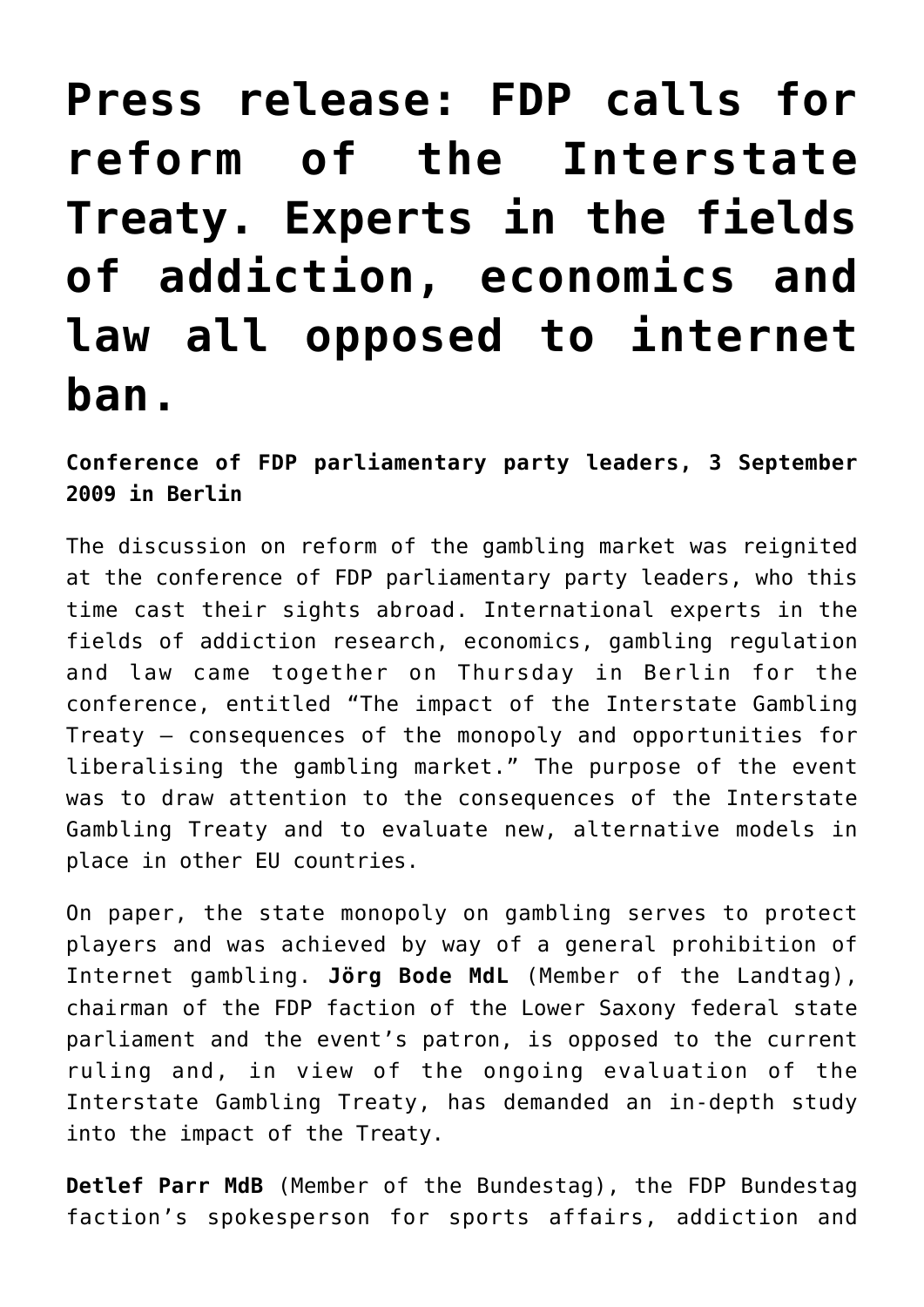illegal drugs, also recognises the need for reform and has called for the Interstate Gambling Treaty to be terminated ahead of schedule by the Federal States, so that suitable reform measures can be brought in without delay, decriminalising Internet games such as sports betting and online poker for players and organisers, while continuing to protect players and simultaneously securing funding for good causes.

**Dr. Wulf Hambach**, partner of gambling law specialists Hambach & Hambach, pointed out that the aims were identical to those pursued by other countries with more liberal models in place. He explained that the objective of establishing an attractive, controlled and regulated gambling market had been thwarted by the German Internet ban, since online players were being driven to the black market. In particular, the legal aims pursued by the Interstate Gambling Treaty (namely combating addiction and associated crime, and channelling players' desire to play) are compromised by an Internet ban. He went on to say that Germany was alone in adopting such a model, since Internet gambling is permitted by law in 21 of the 27 EU Member States and is regulated, or at least tolerated.

Specialist lawyers from France (Thibault Verbiest) and Italy (Quirino Mancini) and legal advisers from Norway (Rolf Sims) and Gibraltar (Phill Brear) presented the models adopted by their respective home countries to the audience and offered advice on reform. Quirino Mancini, lawyer and partner of Sinisi, Ceschini, Mancini & Partners Law Offices, put forward the view that Germany ought to introduce a uniform supervisory authority and policy, since separate policies for each individual Federal State are simply not workable in practice. In particular, he highlighted Italy's leading role in regulating online poker, where the game is classified as a game of skill and thus permitted by law.

Behavioural scientist **Prof. Iver Hand** (director of the player project Verhaltenstherapie Falkenried MVZ GmbH) criticised the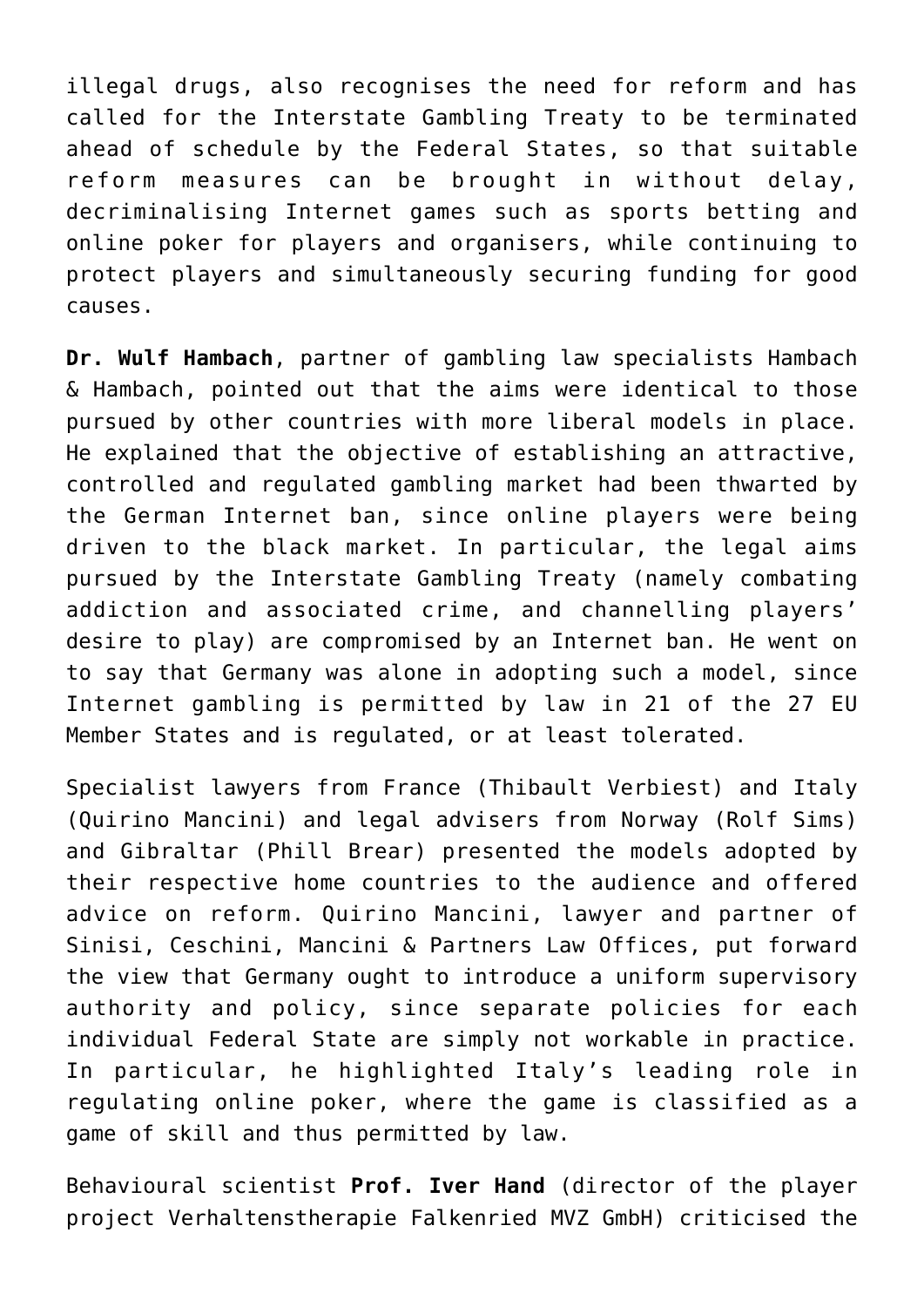over-use and consequent trivialisation of the term "compulsive gambling". He said that the typical warning given, "gambling can be addictive", was more reminiscent of an advertising slogan. Committing to the concept of compulsive gambling blocks any funding for behavioural research, although behavioural disorders cannot simply be lumped together with physical dependencies such as alcoholism. He added that psychotherapeutic training was an essential requirement for successful treatment, and that all therapists employed needed to receive adequate sponsorship and training, a path that as yet remains untrodden in Germany for political reasons.

**Prof. Friedrich Schneider** analysed the drop in turnover in the public gambling sector in 2008 (between 12% and 30%), as well as the simultaneous growth of the black market. He pointed out that those who are intent on gambling on the Internet will not be deterred by a written ban, but will continue to do so. The associated loss of jobs, tax revenue and added value for the German economy due to lack of advertising revenue led him to urgently recommend at least a partial liberalisation.

In the concluding panel discussion, the consequences described above were discussed with **Wolfgang Angenendt**, representative of the Deutsche Toto- und Lottoblock (the association of federal state lottery companies), and **Christian Kipper**, executive director of the ARD Fernsehlotterie (television lottery). Wolfgang Angenendt qualified the drop in turnover and said that he sees no alternative to the current monopoly, due to the rules laid down by the Federal Constitutional Court. Mr Kipper criticised the advertising restrictions and the prohibition of Internet sales, which he said seriously compromised numerous charitable projects supported by the ARD Fernsehlotterie. As a result, he said, the dual aims of "helping and winning" can no longer be communicated and particularly younger members of the public for whom the Internet is a primary sales medium cannot be reached as a result of the ban.